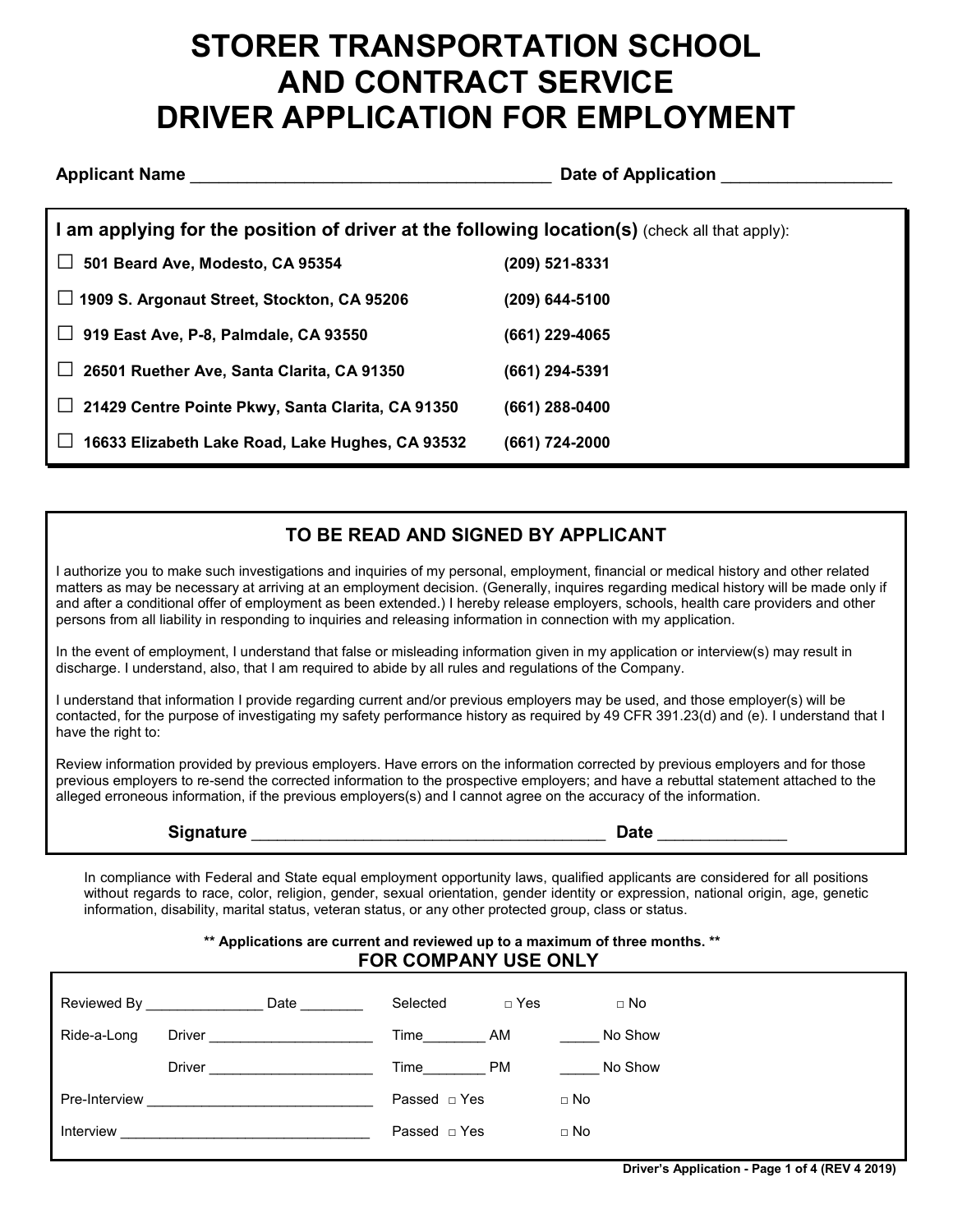## **APPLICANT INFORMATION**

(Answer all questions – please print)

| Name_                 |                                                                                                                                                                                                                                                                                                             |            |                         |                                                | Date      |                                         |                    |
|-----------------------|-------------------------------------------------------------------------------------------------------------------------------------------------------------------------------------------------------------------------------------------------------------------------------------------------------------|------------|-------------------------|------------------------------------------------|-----------|-----------------------------------------|--------------------|
|                       | Last                                                                                                                                                                                                                                                                                                        | First      |                         | Middle                                         |           |                                         |                    |
|                       | The Federal motor Carrier Safety Regulations (49CFR 391.21 (b) (2) requires that driver applicants provide their date of birth and SS#.                                                                                                                                                                     |            |                         |                                                |           |                                         |                    |
|                       | Date of Birth<br>(Required for Commercial Drivers)                                                                                                                                                                                                                                                          |            |                         | Social Security No. <b>Social Security No.</b> |           |                                         |                    |
|                       | Can you provide proof of age?                                                                                                                                                                                                                                                                               |            |                         | $\Box$ Yes                                     | $\Box$ No |                                         |                    |
|                       | Do you have the legal right to work in the United States?                                                                                                                                                                                                                                                   |            |                         | $\Box$ Yes                                     | $\Box$ No |                                         |                    |
|                       | List your addresses of residency for the past 3 years. (Use a separate sheet of paper as necessary.)                                                                                                                                                                                                        |            |                         |                                                |           |                                         |                    |
| <b>Current</b>        |                                                                                                                                                                                                                                                                                                             |            |                         |                                                |           | Phone <u>_______________</u>            |                    |
| <b>Address</b>        |                                                                                                                                                                                                                                                                                                             |            | Street                  |                                                |           |                                         |                    |
|                       |                                                                                                                                                                                                                                                                                                             |            | City / State / Zip Code |                                                |           | Length $\frac{1}{Yr/M_0}$               |                    |
| <b>Previous</b>       |                                                                                                                                                                                                                                                                                                             |            |                         |                                                |           | Length                                  |                    |
| <b>Addresses</b>      | <b>Street</b>                                                                                                                                                                                                                                                                                               |            | City                    | State/Zip                                      |           |                                         | Yr / Mo            |
|                       | <b>Street</b>                                                                                                                                                                                                                                                                                               |            | City                    | State/Zip                                      |           | Length $\_\_$                           | $\frac{1}{Yr/M_0}$ |
|                       |                                                                                                                                                                                                                                                                                                             |            |                         |                                                |           |                                         |                    |
|                       | <b>Street</b>                                                                                                                                                                                                                                                                                               |            | City                    | State/Zip                                      |           | Length $\frac{V_r}{V_r/M_0}$            |                    |
|                       | Have you ever applied for a position with this company before? $\Box$ Yes<br>If yes, list date(s) example and the set of the set of the set of the set of the set of the set of the set of the set of the set of the set of the set of the set of the set of the set of the set of the set of the set of th |            |                         | $\Box$ No                                      |           |                                         |                    |
|                       | Have you worked for this company before? $\Box$ Yes                                                                                                                                                                                                                                                         |            | $\Box$ No               |                                                |           |                                         |                    |
|                       |                                                                                                                                                                                                                                                                                                             |            |                         |                                                |           |                                         |                    |
|                       | Reason for leaving?<br>Notice that the contract of the contract of the contract of the contract of the contract of the contract of the contract of the contract of the contract of the contract of the contract of the contract                                                                             |            |                         |                                                |           |                                         |                    |
| Are you now employed? |                                                                                                                                                                                                                                                                                                             | $\Box$ Yes | $\Box$ No               |                                                |           | If not, how long since last employment? |                    |
|                       | Who referred you? The contract of the contract of the contract of the contract of the contract of the contract of the contract of the contract of the contract of the contract of the contract of the contract of the contract                                                                              |            |                         |                                                |           |                                         |                    |
|                       | Is there any reason you might be unable to perform the functions of the job for which you have applied (as described in the attached                                                                                                                                                                        |            |                         |                                                |           |                                         |                    |

job description? If yes, please explain. \_\_\_\_\_

## **APPLICANT HISTORY**

- All driver applicants to drive in interstate commerce must provide the following information on all employers during the **preceding 3 years**. List complete mailing address, street number, city, state and zip code.
- Applicants to drive a commercial motor vehicle<sup>∗</sup> in intrastate or interstate commerce shall also provide an **additional 7 years** information on those employers for whom the applicant operated such vehicle.

### **EMPLOYMENT HISTORY**

List your previous employers **starting with the most recent**. (Use a separate sheet of paper as necessary.)

| <b>EMPLOYER</b>                                                                                          |                     |           | <b>DATE</b>                                   |  |
|----------------------------------------------------------------------------------------------------------|---------------------|-----------|-----------------------------------------------|--|
| Name                                                                                                     |                     |           | <b>FROM</b><br>TO<br>Yr.<br>Mo.<br>Yr.<br>Mo. |  |
| Address                                                                                                  |                     |           | Position Held                                 |  |
| City<br><b>State</b>                                                                                     | Zip                 |           |                                               |  |
| <b>Contact Person</b>                                                                                    | <b>Phone Number</b> |           | Reason for leaving                            |  |
| Were you subject to the FMCRs <sup>†</sup> while employed?                                               | $\Box$ Yes          | $\Box$ No |                                               |  |
| Was your job designated as a safety sensitive function in any DOT-regulated mode subject to the drug and |                     |           |                                               |  |
| alcohol testing requirement of 49 CFR PART 40?                                                           | $\Box$ Yes          | $\Box$ No |                                               |  |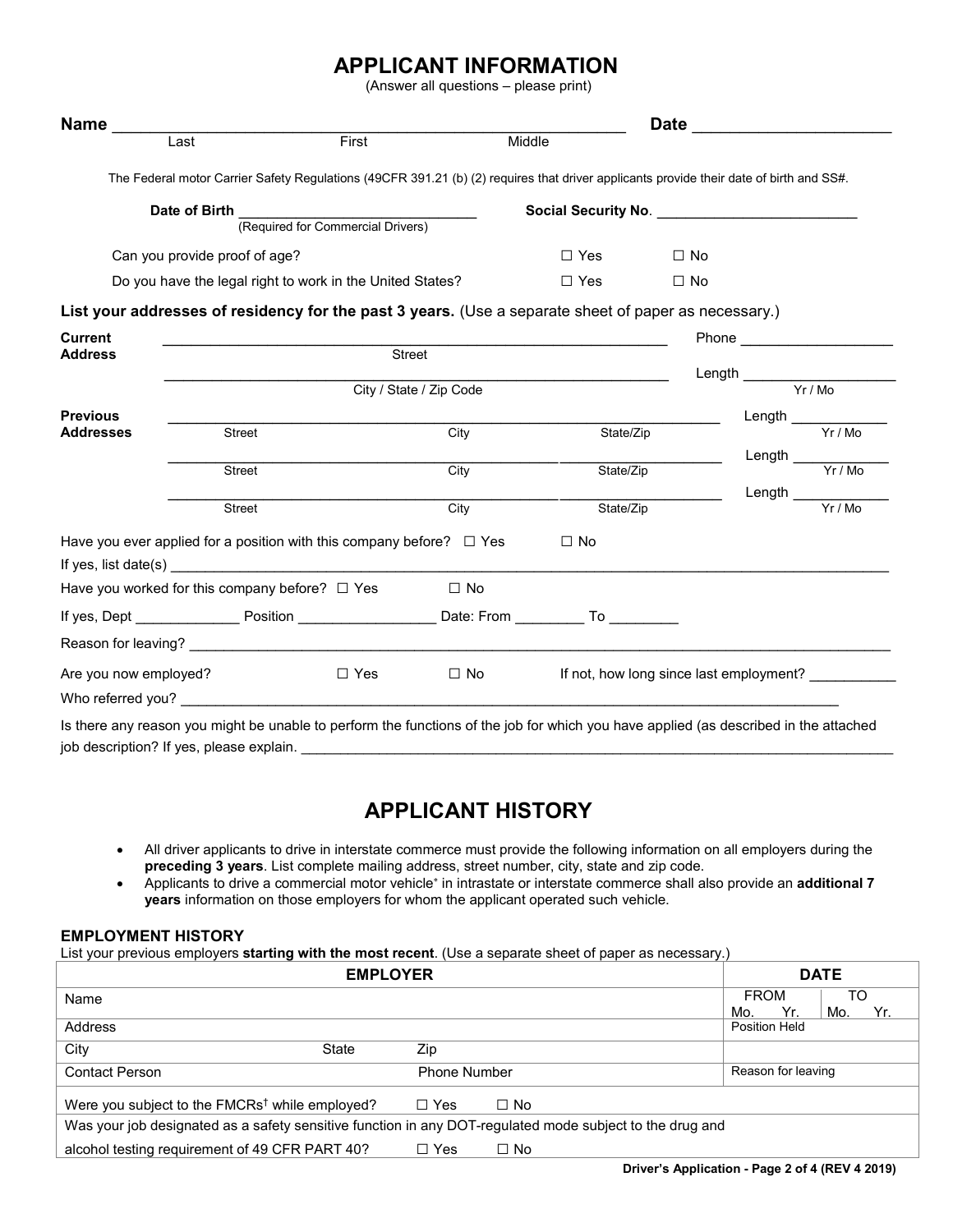| <b>EMPLOYER</b>                                                                                          |                            | <b>DATE</b>                                          |
|----------------------------------------------------------------------------------------------------------|----------------------------|------------------------------------------------------|
| Name                                                                                                     |                            | <b>FROM</b><br><b>TO</b><br>Yr.<br>Mo.<br>Yr.<br>Mo. |
| Address                                                                                                  |                            | <b>Position Held</b>                                 |
| City<br><b>State</b>                                                                                     | Zip                        |                                                      |
| <b>Contact Person</b>                                                                                    | Phone Number               | Reason for leaving                                   |
| Were you subject to the FMCRs <sup>t</sup> while employed?                                               | $\Box$ Yes<br>$\Box$ No    |                                                      |
| Was your job designated as a safety sensitive function in any DOT-regulated mode subject to the drug and |                            |                                                      |
| alcohol testing requirement of 49 CFR PART 40?                                                           | $\Box$ Yes<br>$\Box$ No    |                                                      |
| <b>EMPLOYER</b>                                                                                          |                            | <b>DATE</b>                                          |
| Name                                                                                                     |                            | <b>FROM</b><br><b>TO</b><br>Yr.<br>Mo.<br>Yr.<br>Mo. |
| Address                                                                                                  |                            | <b>Position Held</b>                                 |
| City<br><b>State</b>                                                                                     | Zip                        |                                                      |
| <b>Contact Person</b>                                                                                    | <b>Phone Number</b>        | Reason for leaving                                   |
| Were you subject to the FMCRs <sup>†</sup> while employed?                                               | $\Box$ Yes<br>$\Box$ No    |                                                      |
| Was your job designated as a safety sensitive function in any DOT-regulated mode subject to the drug and |                            |                                                      |
| alcohol testing requirement of 49 CFR PART 40?                                                           | $\Box$ Yes<br>$\Box$ No    |                                                      |
| <b>EMPLOYER</b>                                                                                          |                            | <b>DATE</b>                                          |
| Name                                                                                                     |                            | <b>FROM</b><br><b>TO</b><br>Yr.<br>Mo.<br>Yr.<br>Mo. |
| Address                                                                                                  |                            | <b>Position Held</b>                                 |
| City<br><b>State</b>                                                                                     | Zip                        |                                                      |
| <b>Contact Person</b>                                                                                    | <b>Phone Number</b>        | Reason for leaving                                   |
| Were you subject to the FMCRs <sup>t</sup> while employed?                                               | $\Box$ Yes<br>$\square$ No |                                                      |
| Was your job designated as a safety sensitive function in any DOT-regulated mode subject to the drug and |                            |                                                      |
| alcohol testing requirement of 49 CFR PART 40?                                                           | $\Box$ Yes<br>$\Box$ No    |                                                      |
| <b>EMPLOYER</b>                                                                                          |                            | <b>DATE</b>                                          |
| Name                                                                                                     |                            | <b>FROM</b><br>TO<br>Yr.<br>Mo.<br>Yr.<br>Mo.        |
| Address                                                                                                  |                            | <b>Position Held</b>                                 |
| City<br>State                                                                                            | Zip                        |                                                      |
| <b>Contact Person</b>                                                                                    | Phone Number               | Reason for leaving                                   |
| Were you subject to the FMCRs <sup>†</sup> while employed?                                               | $\Box$ Yes<br>$\Box$ No    |                                                      |
| Was your job designated as a safety sensitive function in any DOT-regulated mode subject to the drug and |                            |                                                      |
| alcohol testing requirement of 49 CFR PART 40?                                                           | $\Box$ Yes<br>$\Box$ No    |                                                      |
| <b>EMPLOYER</b>                                                                                          |                            | <b>DATE</b>                                          |
| Name                                                                                                     |                            | <b>FROM</b><br>TO<br>Yr.<br>Mo.<br>Mo.<br>Yr.        |
| Address                                                                                                  |                            | <b>Position Held</b>                                 |
| City<br>State                                                                                            | Zip                        |                                                      |
| <b>Contact Person</b>                                                                                    | Phone Number               | Reason for leaving                                   |
| Were you subject to the FMCRs <sup>†</sup> while employed?                                               | $\Box$ Yes<br>$\Box$ No    |                                                      |
| Was your job designated as a safety sensitive function in any DOT-regulated mode subject to the drug and |                            |                                                      |
| alcohol testing requirement of 49 CFR PART 40?                                                           | $\square$ Yes<br>$\Box$ No |                                                      |

∗ Includes vehicles having a GVWR of 26,001 lbs. or more, vehicles designated to transport 16 or more passengers (including the driver), or any size vehicle used to transport hazardous materials in a quantity requiring placarding.

† The Federal Motor Carrier Safety Regulations (FMCSRs) apply to anyone operating a motor vehicle on the highway in interstate commerce to transport passengers or property when the vehicle: (1) Weighs or has a GVWR of 10,001 lbs. or more (2) is designated or used to transport more than 8 passengers (including the driver), OR (3) is of any size and is used to transport hazardous materials in a quantity requiring placarding.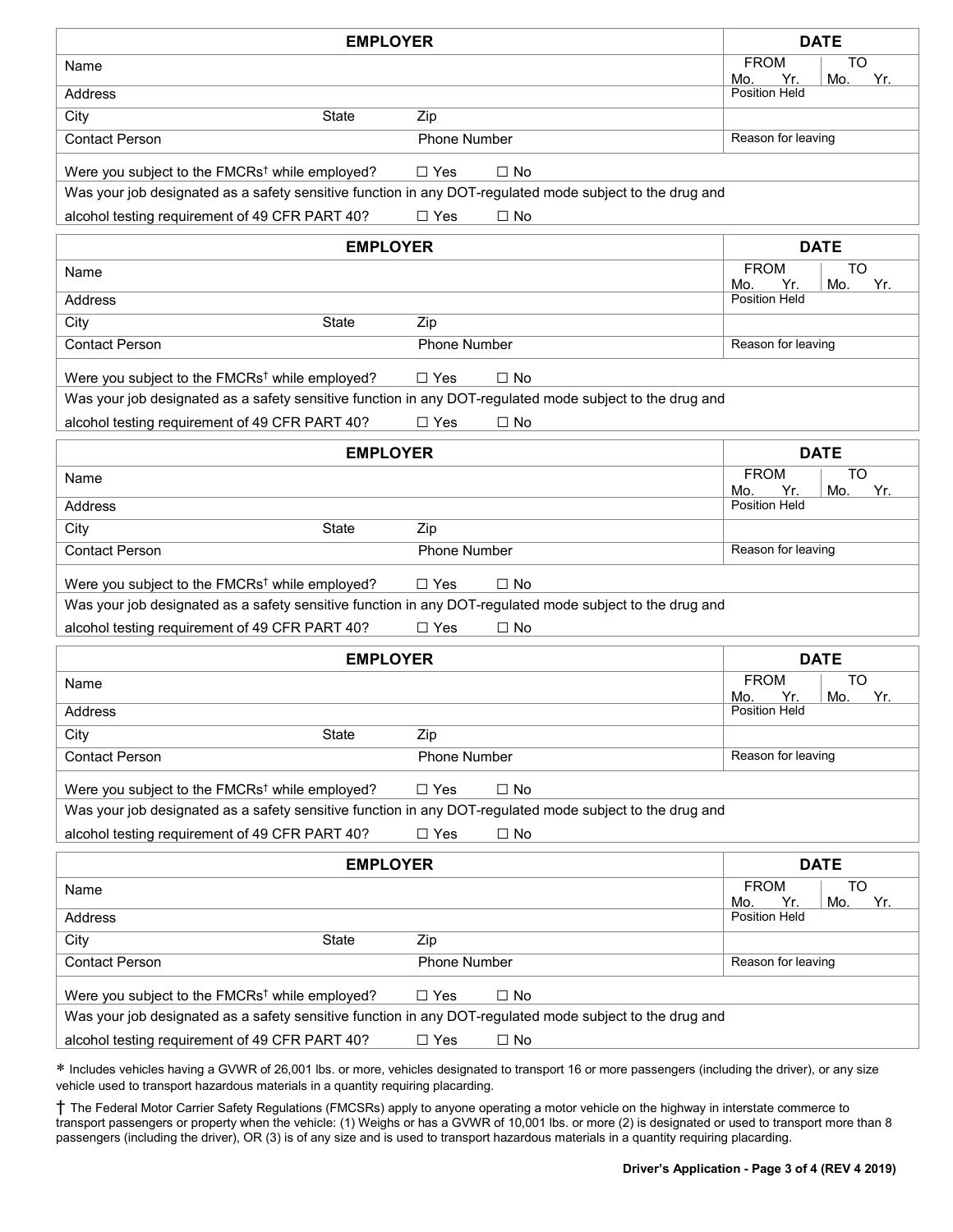#### **ACCIDENT RECORD** - For **past 3 years** (Attach separate sheet as needed). If none, write NONE.

| <b>Date</b> | <b>Nature of Accident</b><br>(Head-on, rear-end, side swipe, etc) | <b>Fatalities</b> | <b>Injuries</b> | <b>Hazardous</b><br><b>Material Spill</b> |
|-------------|-------------------------------------------------------------------|-------------------|-----------------|-------------------------------------------|
|             |                                                                   |                   |                 | $\Box$ No<br>$\Box$ Yes                   |
|             |                                                                   |                   |                 | $\Box$ No<br>$\Box$ Yes                   |
|             |                                                                   |                   |                 | $\Box$ No<br>$\Box$ Yes                   |

#### **TRAFFIC CONVICTIONS & FORFEITURES -** For **past 3 years** (other than parking violations). If none, write NONE.

| <b>Date</b> | Location | Charge | <b>Penalty</b> |
|-------------|----------|--------|----------------|
|             |          |        |                |
|             |          |        |                |
|             |          |        |                |

#### **LICENSING -** List all driver licenses or permits held in the **past 3 years**.

| <b>Driver</b>   | <b>State</b> | License No.                                                                             | Type       | <b>Expiration Date</b> |
|-----------------|--------------|-----------------------------------------------------------------------------------------|------------|------------------------|
| <b>Licenses</b> |              |                                                                                         |            |                        |
|                 |              |                                                                                         |            |                        |
|                 |              | A. Have you ever been denied a license, permit or privilege to operate a motor vehicle? | $\Box$ Yes | $\Box$ No              |

\_\_\_\_\_\_\_\_\_\_\_\_\_\_\_\_\_\_\_\_\_\_\_\_\_\_\_\_\_\_\_\_\_\_\_\_\_\_\_\_\_\_\_\_\_\_\_\_\_\_\_\_\_\_\_\_\_\_\_\_\_\_\_\_\_\_\_\_\_\_\_\_\_\_\_\_\_\_\_\_\_\_\_\_\_\_\_\_\_\_\_\_\_\_\_\_\_

B. Has any license, permit, or privilege ever been suspended or revoked?  $\Box$  Yes  $\Box$  No

If the answer to either A or B is YES, please give details

### **DRIVING EXPERIENCE -** Please indicate whether or not you have had any experience driving the following vehicles.

| <b>Class of Equipment</b>                             | <b>Experience</b>             | <b>Type of Equipment (Circle)</b> | From (M/Y) | To $(M/Y)$ | <b>Approx No. Miles</b> |
|-------------------------------------------------------|-------------------------------|-----------------------------------|------------|------------|-------------------------|
| <b>Straight Truck</b>                                 | □ Yes □ No                    | Van, Tank, Flat, Dump, Refer      |            |            |                         |
| Tractor & Semi-Trailer                                | Yes $\Box$ No<br>$\mathbf{I}$ | Van, Tank, Flat, Dump, Refer      |            |            |                         |
| Tractor - Two Trailers                                | □ Yes □ No                    | Van, Tank, Flat, Dump, Refer      |            |            |                         |
| Tractor - Three Trailers                              | □ Yes □ No                    | Van, Tank, Flat, Dump, Refer      |            |            |                         |
| Motor Coach - School Bus<br>(More than 8 passengers)  | □ Yes □ No                    | N/A                               |            |            |                         |
| Motor Coach - School Bus<br>(More than 15 passengers) | □ Yes □ No                    | N/A                               |            |            |                         |
| Other                                                 |                               |                                   |            |            |                         |

\_\_\_\_\_\_\_\_\_\_\_\_\_\_\_\_\_\_\_\_\_\_\_\_\_\_\_\_\_\_\_\_\_\_\_\_\_\_\_\_\_\_\_\_\_\_\_\_\_\_\_\_\_\_\_\_\_\_\_\_\_\_\_\_\_\_\_\_\_\_\_\_\_\_\_\_\_\_\_\_\_\_\_\_\_\_\_\_\_\_\_\_\_\_\_\_\_

\_\_\_\_\_\_\_\_\_\_\_\_\_\_\_\_\_\_\_\_\_\_\_\_\_\_\_\_\_\_\_\_\_\_\_\_\_\_\_\_\_\_\_\_\_\_\_\_\_\_\_\_\_\_\_\_\_\_\_\_\_\_\_\_\_\_\_\_\_\_\_\_\_\_\_\_\_\_\_\_\_\_\_\_\_\_\_\_\_\_\_\_\_\_\_\_\_

\_\_\_\_\_\_\_\_\_\_\_\_\_\_\_\_\_\_\_\_\_\_\_\_\_\_\_\_\_\_\_\_\_\_\_\_\_\_\_\_\_\_\_\_\_\_\_\_\_\_\_\_\_\_\_\_\_\_\_\_\_\_\_\_\_\_\_\_\_\_\_\_\_\_\_\_\_\_\_\_\_\_\_\_\_\_\_\_\_\_\_\_\_\_\_\_\_

 $\_$  , and the set of the set of the set of the set of the set of the set of the set of the set of the set of the set of the set of the set of the set of the set of the set of the set of the set of the set of the set of th

List states in which the above equipment was operated in the **last 5 years**:

#### **EXPERIENCE AND QUALIFICATIONS**

List any trucking, transportation or other experience that may help in your work for this company:

List courses and training other than shown elsewhere in this application:

List special equipment or technical materials you can work with (other than those already shown):

#### **EDUCATION**

| Circle highest grade completed: 1 2 3 4 5 6 7 8 | High School: 1 2 3 4 | College: 1 2 3 4 5 |
|-------------------------------------------------|----------------------|--------------------|
| Last school attended: Name                      |                      | City, State        |
|                                                 |                      |                    |

#### **TO BE READ AND SIGNED BY APPLICANT** This certifies that this application was completed by me, and that all entries on it and information in it are true and complete to the best of my knowledge.

Applicant Signature **Algebra 2018** 

|--|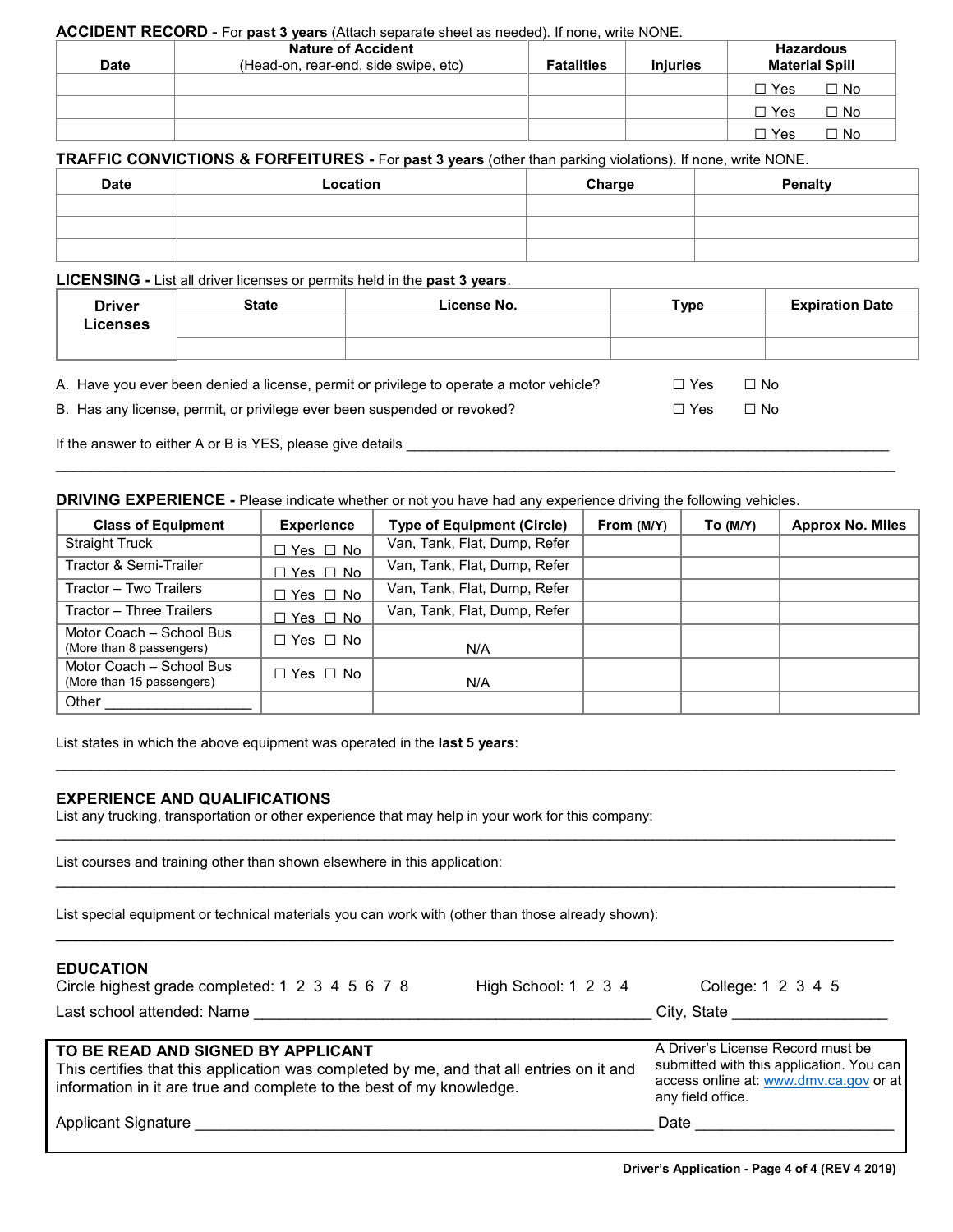

# **FMCSA DRUG & ALCOHOL CLEARINGHOUSE Applicant Form**

Applicant Name: **Alternative According to According the According According to According the According to According the According to According the According to According the According to According the According to Accordin** 

Division: \_\_\_\_\_\_\_\_\_\_\_\_\_\_\_\_\_\_\_\_\_\_\_\_\_\_\_\_\_\_\_\_\_\_\_\_\_\_\_\_\_\_\_\_\_\_\_\_\_\_\_

# ACTION REQUIRED TO BE CONSIDERED FOR EMPLOYMENT WITH STORER

As an applicant with Storer, we are required to run a full query on all prospective employees that hold a Commercial Driver's License or Permit *prior* to a job offer being made. This full query is mandated by the Federal Motor Carrier Safety Administration (FMCSA). This online database helps keep roads safer for all drivers by identifying drivers prohibited from performing safety-sensitive functions, such as operating a commercial motor vehicle, due to a drug or alcohol program violation.

If you are not registered, please visit [https://clearinghouse.fmcsa.dot.gov/register.](https://clearinghouse.fmcsa.dot.gov/register) Applicants that do not hold a Commercial Driver's License or Permit are not required to register for the Clearinghouse at this time- see the FAQ's for more information.

Select from following and submit with your application:

 $\Box$  I hold a Commercial License and am registered with the Clearinghouse

 $\Box$  I hold a Commercial License and will complete my registration within the Clearinghouse prior to my interview

 $\Box$  I do not hold a Commercial License

Be aware, we will be unable to proceed with a job offer if you have not completed the registration process *AND* provided your electronic consent that allows Storer to view your drug and alcohol history *through* the Clearinghouse.

| <b>Applicant Signature</b> |                        | Date                |            |           |  |
|----------------------------|------------------------|---------------------|------------|-----------|--|
| <b>FOR OFFICE USE ONLY</b> |                        |                     |            |           |  |
| <b>QUERY SUBMITTED:</b>    | <b>QUERY REVIEWED:</b> | <b>JOB OFFERED:</b> | <b>YES</b> | <b>NO</b> |  |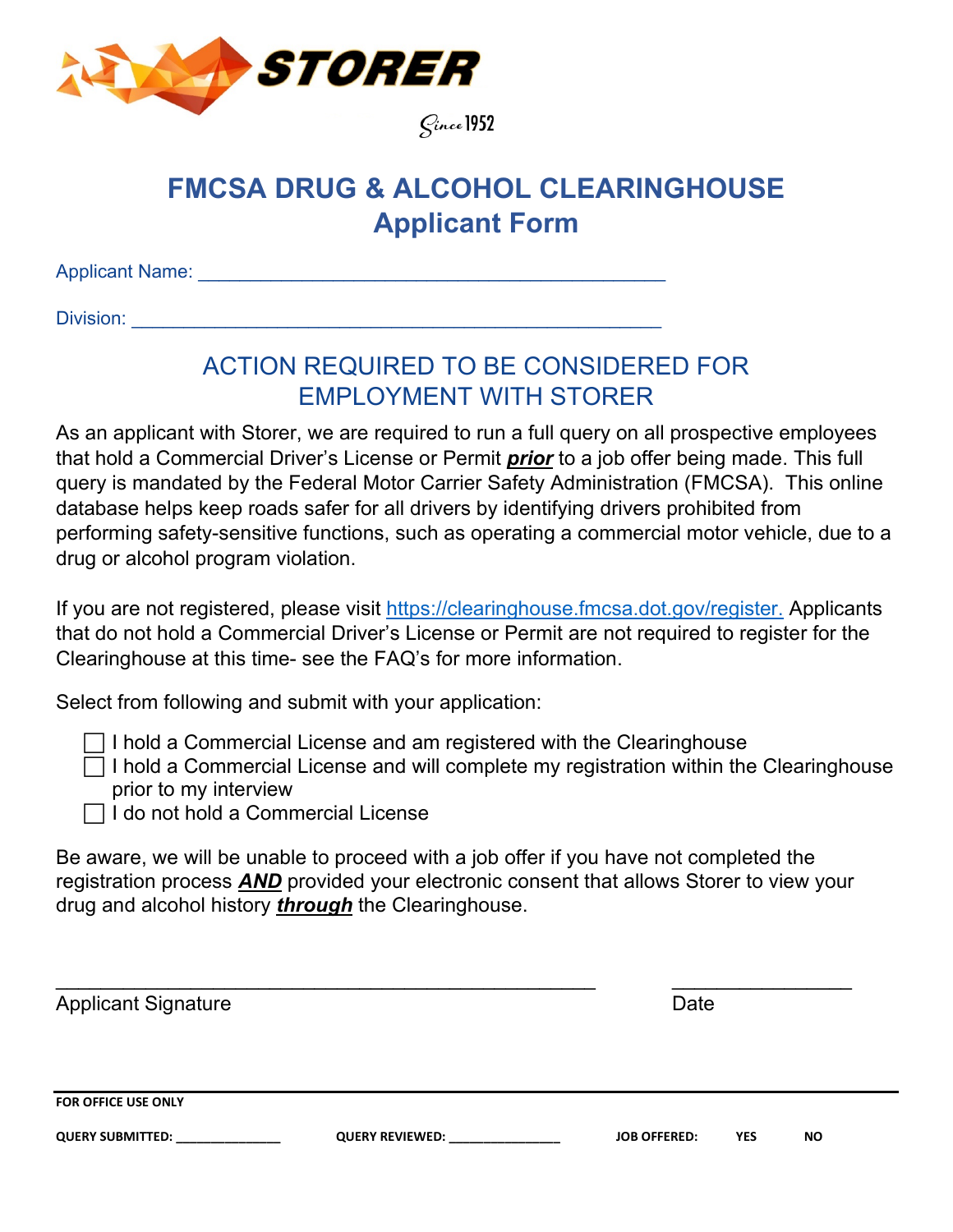# **FAQ's related to this mandatory requirement**

## What drivers and employers will be affected?

There are a lot of people who will be affected by Clearinghouse, including [interstate/](https://insurancehub.com/interstate-commerce-vs-intrastate-commerce/) intrastate motor carriers, school bus drivers, operators of construction equipment, limo drivers, municipal vehicle drivers, federal organizations, and other organizations that employ drivers subject to FMCSA drug and alcohol testing regulations, including Storer.

## Do CDL drivers have to register for Clearinghouse?

YES, they need to be registered so they can give electronic consent in the Clearinghouse when current or prospective employers need to do a full query. (That includes mandatory pre-employment queries) Drivers also need to be registered so that they can check their own information.

## Can drivers who have not received their CDL permit register for Clearinghouse?

NO, you cannot register until you receive your Commercial Permit.

- 1. You must register within 48 hours of obtaining your Commercial Permit *and* notify your hiring manager you have completed the registration process.
- 2. Storer will conduct your full query within five (5) business days.
- 3. You will need to respond and provide an electronic consent *through* the Clearinghouse to complete this query within 24 hours of receiving the request.

### How does Clearinghouse impact drivers with a CDL?

Employers are mandated to conduct a database query as part of the pre-employment background check.

Employers will have to use the database in several ways:

- To do full queries as part of the pre-employment driver investigation process
- To run limited queries once a year for each employee
- To get electronic consent from drivers for full queries (including pre-employment queries)
- To report violations of drug and alcohol use
- To record return-to-duty results that are negative as well as the date of a successful follow-up testing plan for any drivers

## What are full queries and limited queries?

There are different kinds of queries: limited queries and full queries.

- 1. A **limited query** allows Storer to see if a driver's record has any information regarding drug and alcohol program violations, whether resolved or unresolved. There won't be detailed information from the driver's Clearinghouse records. Limited queries only require general consent, which is processed during the intake process with Storer. This general consent will be valid for 5 years from your hire date.
- 2. A **full query** allows Storer to see the details about drug or alcohol violations that are in a driver's record. We need an electronic consent *through* the Clearinghouse before receiving this detailed information about those violations.

### Pre-employment driver investigations with previous employers?

Prospective employers will have to do both electronic queries in the Clearinghouse…and manual inquiries with the previous employers for the next 3 years. That's because they need to meet the three-year timeframe for preemployment driver investigations. After January 6, 2023, three years will have passed since the database went into effect, so prospective employers will not have to continue manual inquiries.

### Can drivers correct information in the Clearinghouse?

Yes. There is a way for drivers to ask that their information be changed. However, they can only challenge the accuracy of the information reported – not the accuracy or validity of test results.

Please visi[t https://clearinghouse.fmcsa.dot.gov](https://clearinghouse.fmcsa.dot.gov/) for more information and to register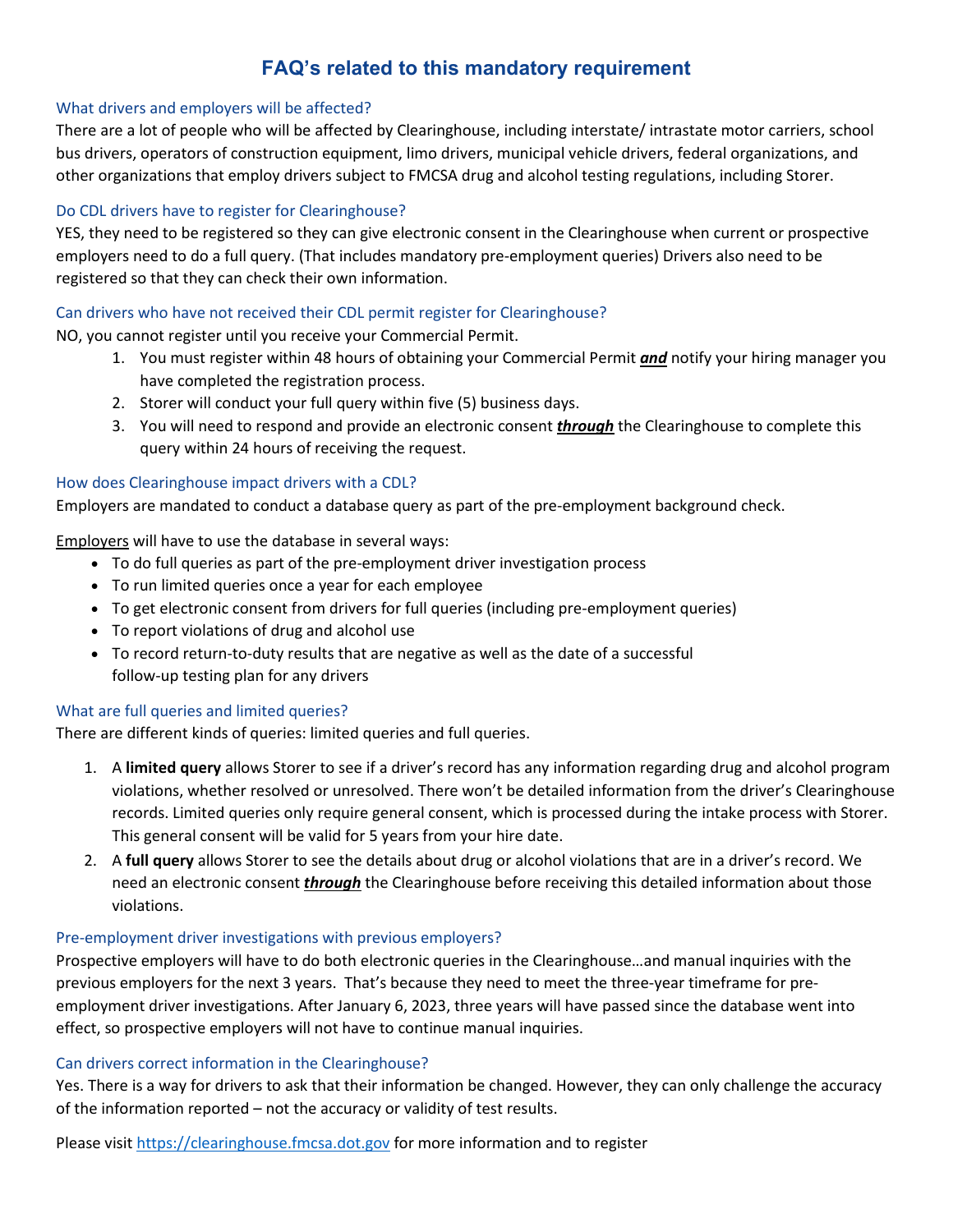

phone 209-521-8250 209-758-4041 fax gogreeen@storercoachway email web storercoachways.com

# **CONSENT TO PRE-EMPLOYMENT "RIDE-ALONG" AND WAIVER OF COMPENSATION / WORKER'S COMPENSATION INSURANCE COVERAGE**

I, \_\_\_\_\_\_\_\_\_\_\_\_\_\_\_\_\_\_\_\_\_\_\_\_\_\_\_\_\_\_\_\_\_\_\_\_\_\_\_\_\_, hereby certify that I am an applicant for: STORER TRANSIT SYSTEMS and/or STORER TRANSPORTATION SCHOOL & CONTRACT SERVICE, hereinafter referred to as "THE COMPANY". I desire to voluntarily participate in the "RIDE-ALONG" program. I understand that my participation in this program may occupy as many as seven hour of my own free time, but that none of that time will be compensated to me by the company, nor will I be covered by any worker's compensation insurance in the event that I am injured. Expressly understanding and foregoing, I hereby waive any and all rights that I may have to claim that compensation is owed to me for my voluntary participation in this program, or for worker's compensation insurance coverage in the event I am injured during said program.

I further understand that my participation in this program will have no bearing on my suitability for employment at the company and I will be considered an applicant of the company, regardless of whether I participate in this program.

Finally I understand that if I am hired by the company that my employment will be "at-will" meaning that either myself or the company can terminate my employment, at any time, for any reason, with or without notice, and with or without cause. I further understand that any agreement to the contrary, if later made, shall not be valid unless it is in writing and signed by the President of the company.

Applicant's Name:

Signature.

Dated: \_\_\_\_\_\_\_\_\_\_\_\_\_\_\_\_\_\_\_\_\_\_

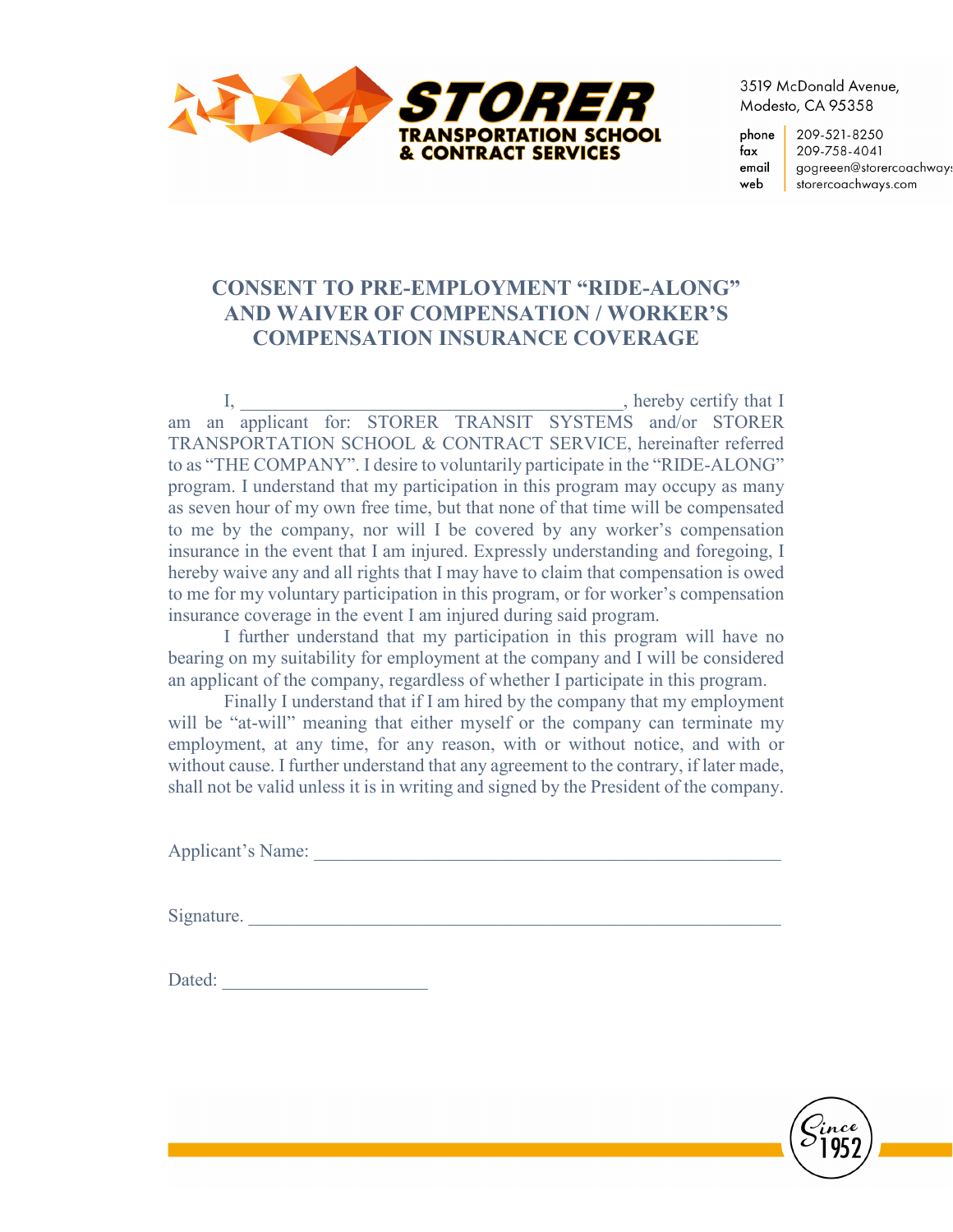

phone 209-521-8250 209-758-4041 fax email gogreeen@storercoachways.com web storercoachways.com

# **PRE-EMPLOYMENT DRUG TESTING ACKNOWLEDGEMENT**

I, hereby acknowledge and understand that, as part of my application for employment for a position that involves the performance of safety-sensitive functions as defined by 49 CFR Part 655 / 382.113, as amended, I must submit to a urine drug test under the authority of the U.S. Department of Transportation (FTA / FMCSA).

I acknowledge that any offer of employment is contingent on the passing of the drug test and I will not be assigned to perform a safety-sensitive function unless my drug test is a verified negative result with no evidence of prohibited drug use.

| <b>Signature of Applicant</b> | Date        |
|-------------------------------|-------------|
| <b>Print Name</b>             |             |
| <b>Witness Signature</b>      | <b>Date</b> |
| <b>Print Name</b>             |             |

*(Your application will not be considered for employment of a safety-sensitive position unless this acknowledgement is completed and signed)*

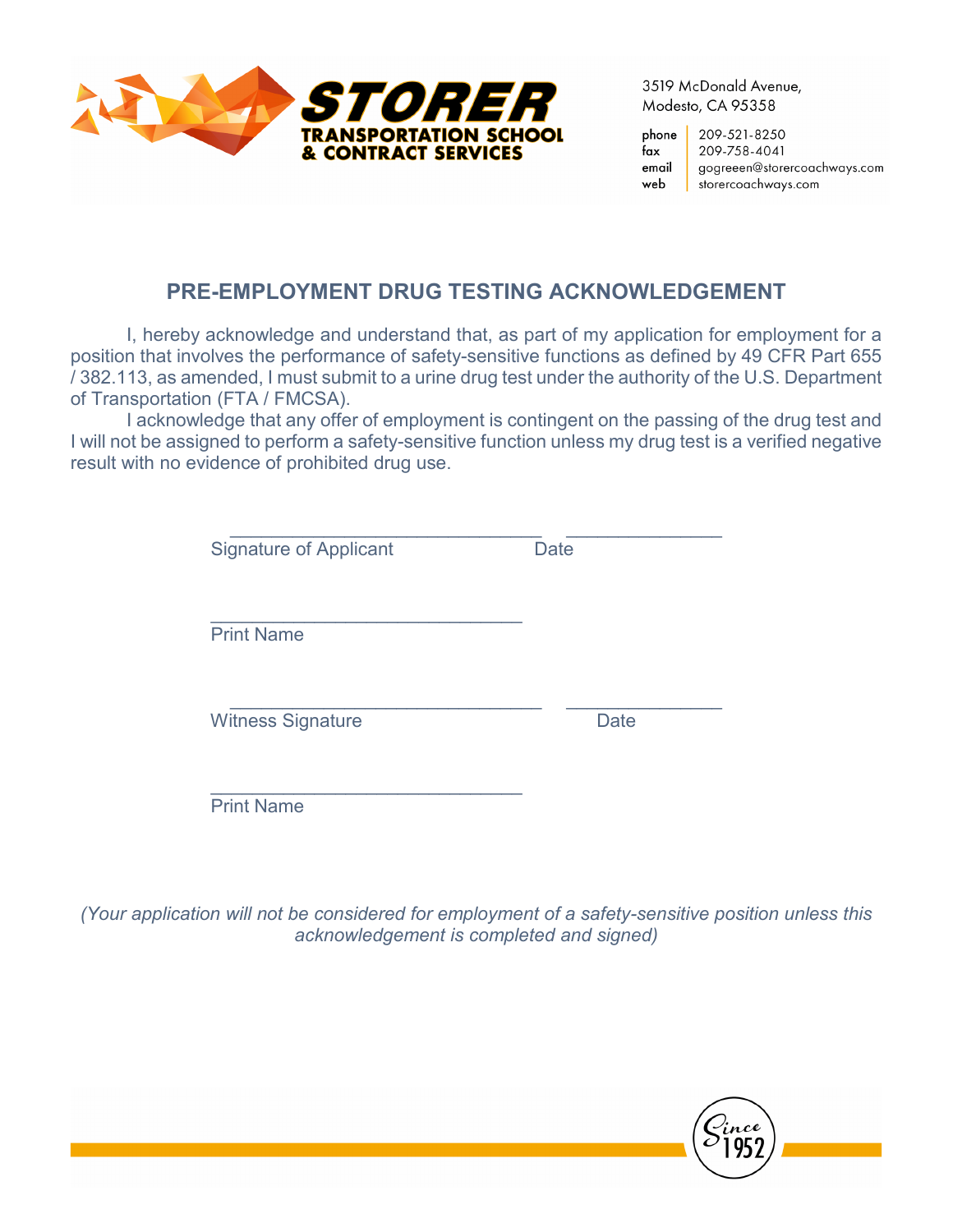

209-521-8250 phone fax 209-758-4041 email gogreeen@storercoachways.com web storercoachways.com

# **FAIR CREDIT REPORTING ACT DISCLOSURE STATEMENT**

Pursuant to the federal Fair Credit Reporting Act, I hereby authorize representatives of Storer to conduct a comprehensive review of my background through a consumer report and/or an investigative consumer report to be generated for employment, promotion, or reassignment as an employee. I understand that the scope of the consumer report/investigative consumer report may include, but is not limited to, the following areas: verification of Social Security number; current and previous residences; employment history; education; references; criminal history, including records from any criminal justice agency in any or all federal, state or county jurisdictions; motor vehicle records, including traffic citations and registration; previous drug and alcohol test results and any other public records.

I, **EXECUTE:** A surface the complete release of these records or data pertaining to me that an individual, company, firm, corporation or public agency may have. I hereby authorize and request any present or former employer, school, police department or other persons having personal knowledge to furnish any and all information in their possession regarding me in connection with an application of employment.

These reports are required by Sections 382.413, 391.23, and 391.25 of the Federal Motor Carrier Safety Regulations.

I am authorizing that a photocopy of this authorization be accepted with the same authority as the original.

I understand that, pursuant to the federal Fair Credit Reporting Act, if any adverse action is to be taken based upon the consumer report, a copy of the report and a summary of the consumer's rights will be provided to me. I may also view and order a copy of the file, upon submitting proper identification and paying copying costs, by coming to our offices, during normal business hours and on reasonable notice, or by certified mail or mail. You may also ask for a file-summary by telephone. The HR Department can answer questions about information in your file, including any coded information. If you come in person, another person can come with you, so long as that person can show proper identification.

Applicant's Signature Date

 $\_$  , and the set of the set of the set of the set of the set of the set of the set of the set of the set of the set of the set of the set of the set of the set of the set of the set of the set of the set of the set of th

\_\_\_\_\_\_\_\_\_\_\_\_\_\_\_\_\_\_\_\_\_\_\_\_\_\_\_\_\_\_\_\_\_\_\_ Print Name

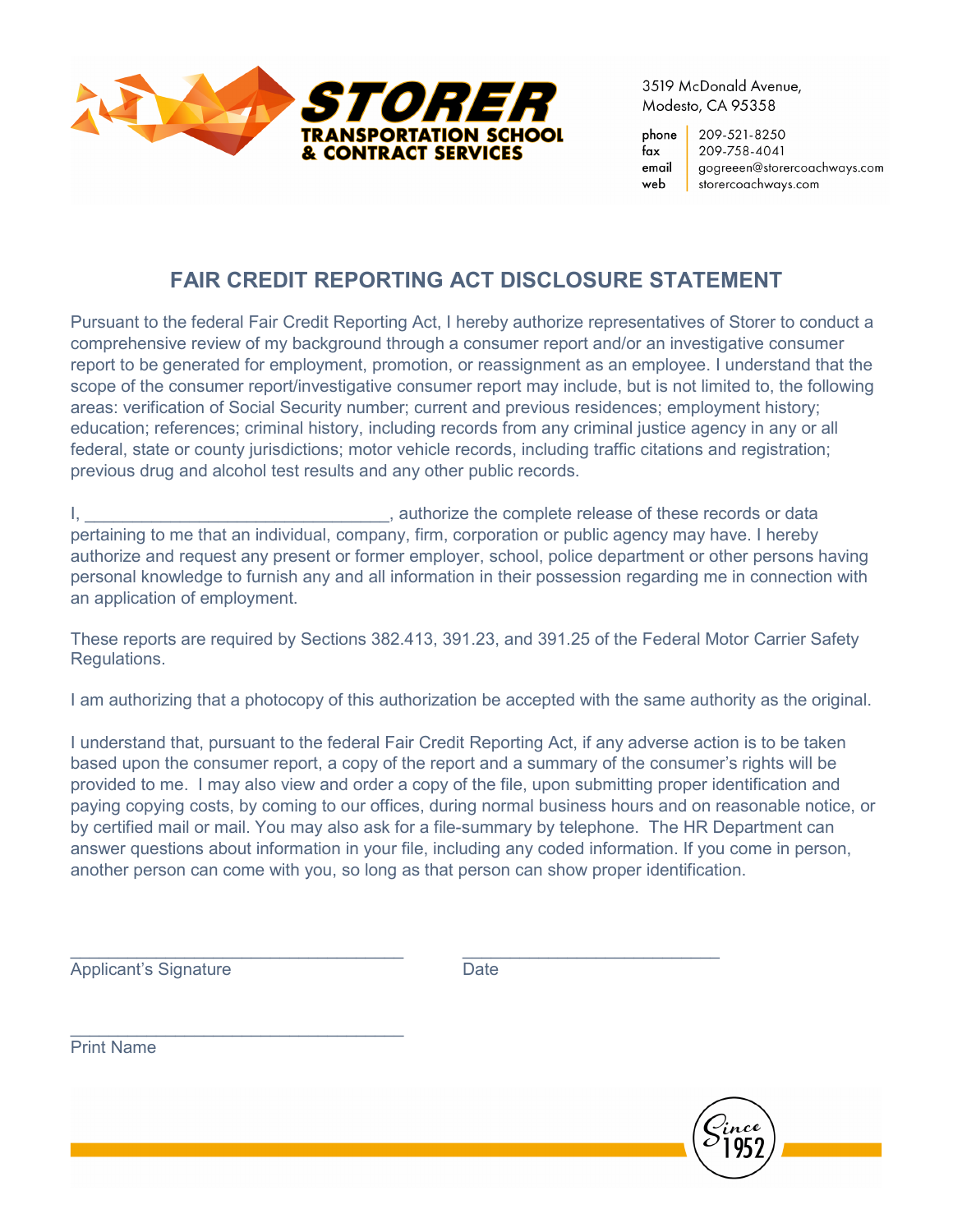

209-521-8250 phone 209-758-4041 fax email gogreeen@storercoachway: web storercoachways.com

# **DUE PROCESS RIGHTS**

- (A) Driver's who want to review investigative information provided by their previous employer(s) must submit a written request to the prospective employer. This can be done at any time, including when applying or as late as 30 days after being employed or being notified of denial of employment.
- (B) After receiving the request, the prospective employer must give the information to the applicant within five business days. If the requested information has not yet arrived from the previous employer(s), then the five business day's deadline begins when the prospective employer receives the information.
- (C) The driver must arrange to review the records **within 30 days** of the prospective employer making them available.
- (D) The driver/applicant has the right to have errors in the information corrected by the previous employer, and for that previous employer to resend the corrected information to the prospective employer; and
- (E) The driver/applicant has the right to have a rebuttal statement to the alleged information, if the previous employer and the driver cannot agree on the accuracy of the information

 $\_$  ,  $\_$  ,  $\_$  ,  $\_$  ,  $\_$  ,  $\_$  ,  $\_$  ,  $\_$  ,  $\_$  ,  $\_$  ,  $\_$  ,  $\_$  ,  $\_$  ,  $\_$  ,  $\_$  ,  $\_$  ,  $\_$  ,  $\_$  ,  $\_$ Applicant's Signature Date

\_\_\_\_\_\_\_\_\_\_\_\_\_\_\_\_\_\_\_\_\_\_\_\_\_\_\_\_\_\_\_\_\_\_\_\_\_\_\_\_\_

Print Name

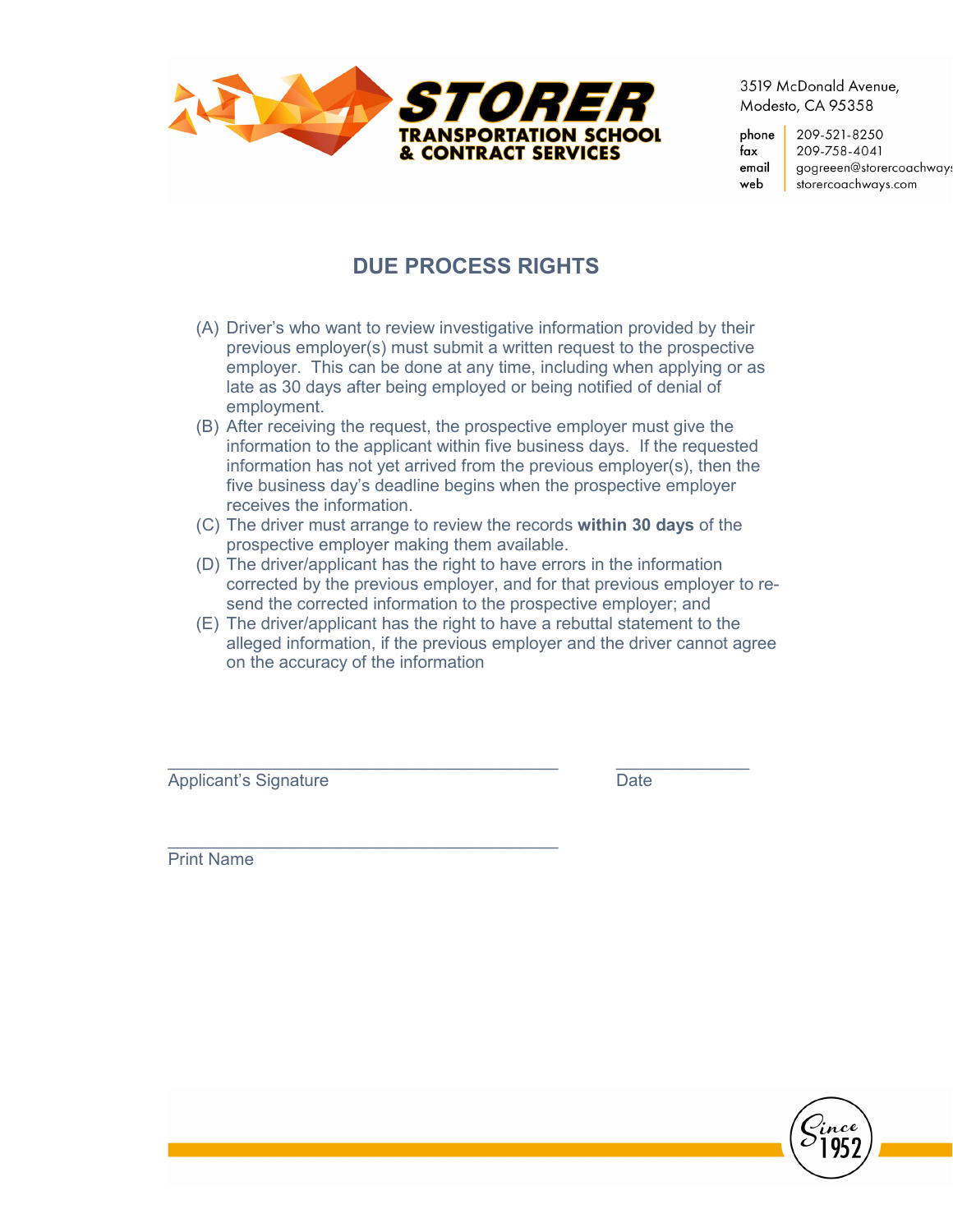# **EEOC Self-Identification Form**

Storer (Storer Transportation Service, Storer Transit Systems, Storer Transportation School and Contract Service) invites all applicants to voluntarily self-identify their race and ethnicity. Submission of this information is voluntary and refusal to provide it will not affect the application process. The information will be kept confidential and will only be used in accordance with the provisions of applicable laws, executive orders and regulations, including those that require the information to be summarized and reported to the federal government for civil rights enforcement.

We comply with government regulations including but not limited to affirmative action responsibilities as required by the EEO provisions of Federal law, including Title VII of the Civil Rights Act of 1964, Equal Pay Act of 1963, Age Discrimination in Employment Act of 1967, Title II of the Genetic Information Nondiscrimination Act of 2008, 49 U.S.C., 5332(b) of the Federal Transit Act, U.S. Department of Transportation EEO implementing regulations (49 CFR Part 21) and the FTA Master Agreement.

|                        | Thank you for your participation!     |                                                                                                                                              | <b>Application Date:</b> |                     |                                                                                                                                                                                                                                                                                                                                                                                                                                                                                                                                                                                                                                                                                                                                                                                                                                                                            |  |
|------------------------|---------------------------------------|----------------------------------------------------------------------------------------------------------------------------------------------|--------------------------|---------------------|----------------------------------------------------------------------------------------------------------------------------------------------------------------------------------------------------------------------------------------------------------------------------------------------------------------------------------------------------------------------------------------------------------------------------------------------------------------------------------------------------------------------------------------------------------------------------------------------------------------------------------------------------------------------------------------------------------------------------------------------------------------------------------------------------------------------------------------------------------------------------|--|
|                        | <b>Position Applying for:</b>         |                                                                                                                                              |                          |                     |                                                                                                                                                                                                                                                                                                                                                                                                                                                                                                                                                                                                                                                                                                                                                                                                                                                                            |  |
| Gender:                |                                       | Male Female ______ I do not wish to self-identify                                                                                            |                          |                     |                                                                                                                                                                                                                                                                                                                                                                                                                                                                                                                                                                                                                                                                                                                                                                                                                                                                            |  |
| identify.              |                                       |                                                                                                                                              |                          |                     | <b>Race / Ethnicity:</b> Please check one of the descriptions below corresponding to the ethnic group with which you                                                                                                                                                                                                                                                                                                                                                                                                                                                                                                                                                                                                                                                                                                                                                       |  |
|                        | culture or origin regardless of race) | Hawaii, Guam, Samoa or other Pacific Islands)<br>Philippine Islands, Thailand and Vietnam)<br><b>Multiple</b> 2 or more races (Non-Hispanic) |                          |                     | Hispanic or Latino (A person of Cuban, Mexican, Puerto Rican, South or Central American or other Spanish<br>White (A person having origins in any of the original peoples of Europe, the Middle East or North Africa)<br>Black or African American (A person having origins in any of the black racial groups of Africa)<br>Native Hawaiian or Other Pacific Islander (A person having origins in any of the original peoples of<br>Asian (A person having origins in any of the original peoples of the Far East, Southeast Asia or the Indian<br>Subcontinent, including, for example, Cambodia, China, India, Japan, Korea, Malaysia, Pakistan, the<br>Native American or Alaska Native (A person having origins in any of the original peoples of North and<br>South America (including Central America), and who maintain tribal affiliation or community attachment) |  |
|                        | I do not wish to self-identify        |                                                                                                                                              |                          |                     |                                                                                                                                                                                                                                                                                                                                                                                                                                                                                                                                                                                                                                                                                                                                                                                                                                                                            |  |
| <b>Veteran Status:</b> |                                       | No, I am not a Veteran                                                                                                                       |                          | Yes, I am a Veteran |                                                                                                                                                                                                                                                                                                                                                                                                                                                                                                                                                                                                                                                                                                                                                                                                                                                                            |  |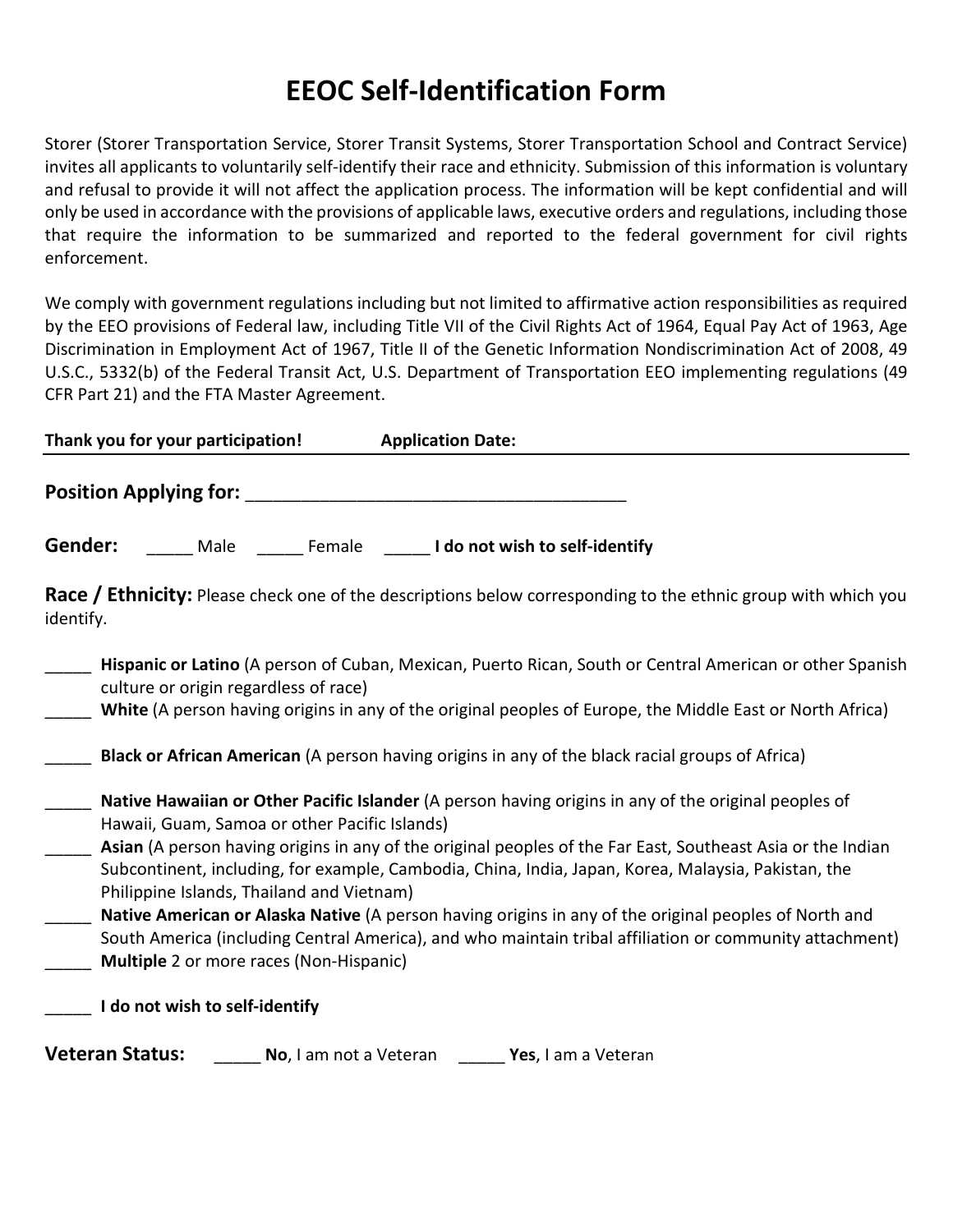#### Voluntary Self-Identification of Disability

Form CC-305 **CONTROLLER CONTROLLER CONTROLLER CONTROLLER CONTROLLER CONTROLLER CONTROLLER CONTROLLER CONTROLLER**<br>
Fage 1 of 1 Expires 05/31/2023

Name: Date:

Employee ID:

(if applicable)

#### Why are you being asked to complete this form?

We are a federal contractor or subcontractor required by law to provide equal employment opportunity to qualified people with disabilities. We are also required to measure our progress toward having at least 7% of our workforce be individuals with disabilities. To do this, we must ask applicants and employees if they have a disability or have ever had a disability. Because a person may become disabled at any time, we ask all of our employees to update their information at least every five years.

Identifying yourself as an individual with a disability is voluntary, and we hope that you will choose to do so. Your answer will be maintained confidentially and not be seen by selecting officials or anyone else involved in making personnel decisions. Completing the form will not negatively impact you in any way, regardless of whether you have self-identified in the past. For more information about this form or the equal employment obligations of federal contractors under Section 503 of the Rehabilitation Act, visit the U.S. Department of Labor's Office of Federal Contract Compliance Programs (OFCCP) website at [www.dol.gov/ofccp.](https://www.dol.gov/agencies/ofccp)

#### How do you know if you have a disability?

You are considered to have a disability if you have a physical or mental impairment or medical condition that substantially limits a major life activity, or if you have a history or record of such an impairment or medical condition. *Disabilities include, but are not limited to:*

- Autism
- Autoimmune disorder, for example, lupus, fibromyalgia, rheumatoid arthritis, or HIV/AIDS • Depression or anxiety
- Blind or low vision
- Cancer
- Cardiovascular or heart disease
- Celiac disease
- irritable bowel syndrome • Intellectual disability

• Diabetes • Epilepsy

- Cerebral palsy
- 

• Deaf or hard of hearing

• Gastrointestinal disorders, for example, Crohn's Disease, or

## Please check one of the boxes below:

- ☐ Yes, I Have A Disability, Or Have A History/Record Of Having A Disability
- ☐ No, I Don't Have A Disability, Or A History/Record Of Having A Disability
- ☐ I Don't Wish To Answer

PUBLIC BURDEN STATEMENT: According to the Paperwork Reduction Act of 1995 no persons are required to respond to a collection of information unless such collection displays a valid OMB control number. This survey should take about 5 minutes to complete.

| <b>For Employer Use Only</b> |          |               |       |                             |
|------------------------------|----------|---------------|-------|-----------------------------|
| Position Applied:            |          | Interviewed?: |       | Date of Hire: New York 1996 |
|                              | Entered: |               | Date: |                             |

• Missing limbs or partially missing limbs

- Nervous system condition for example, migraine headaches, Parkinson's disease, or Multiple sclerosis (MS)
- Psychiatric condition, for example, bipolar disorder, schizophrenia, PTSD, or major depression